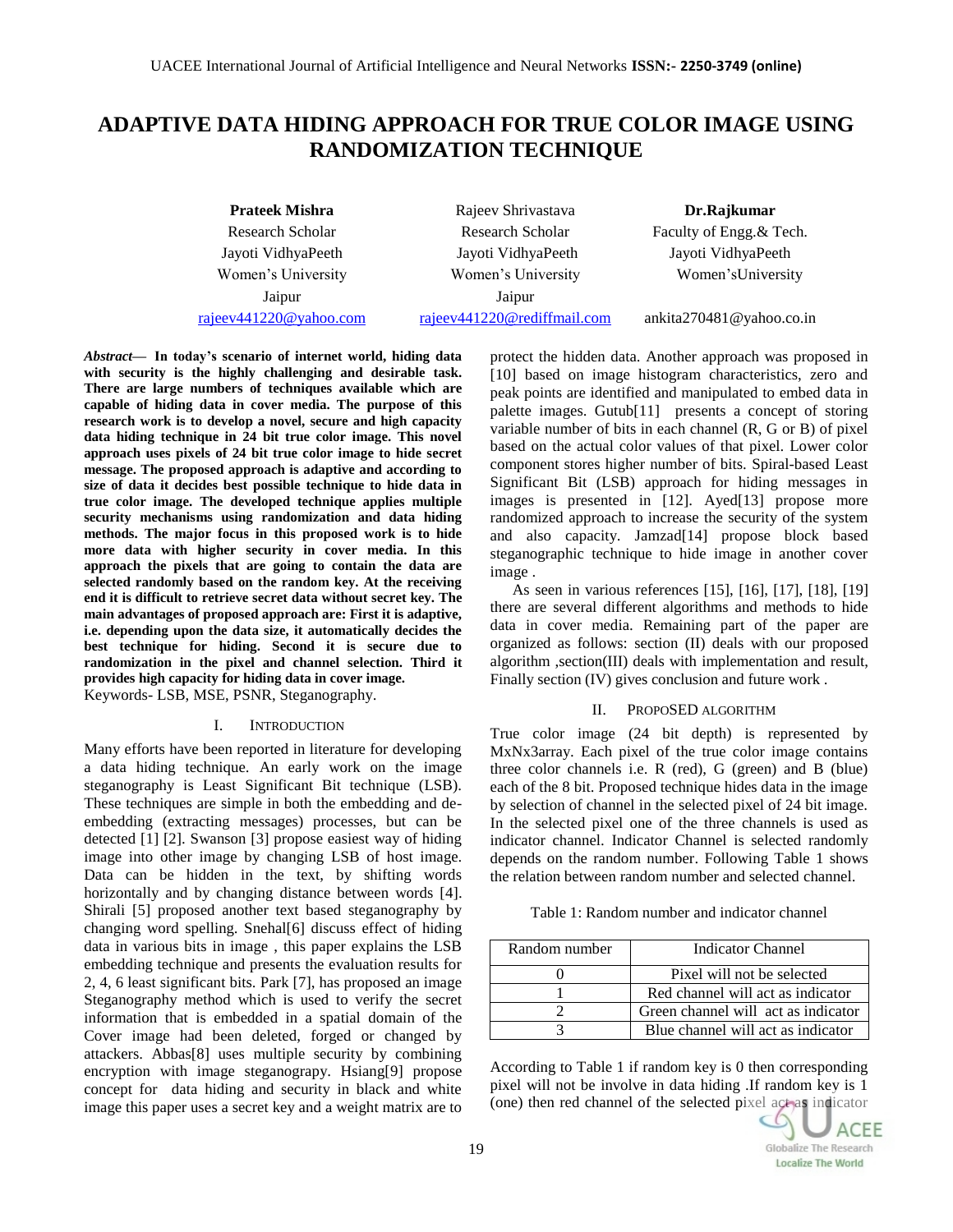channel. If random key is 2 (two) then green channel of the selected pixel act as indicator channel. If random key is 3 (three) then blue channel of the selected pixel act as indicator channel. There is no any clue to decide next indicator channel in sequence. If red of the pixel act as indicator two other Green and Blue channel hides data. If green channel selected as indicator channel then two other red and blue hide data. If blue channel is selected as indicator channel then red and green channel hide data. Following Table 2 shows the relation between selected indicator channel and corresponding data channel that will contain data.

Table2: Indicator channel and corresponding data channel

| Selected indicator | First data | Second data |  |
|--------------------|------------|-------------|--|
| Channel            | channel    | channel     |  |
| Red                | Green      | Blue        |  |
| Green              | Red        | Blue        |  |
| Blue               | Red        | Green       |  |

Value of the two least significant bit of the indicator channel decides data stored on other two channels. Following Table 3 shows the relation between value of indicator bit and hidden data in the two other channels. If indicator bit are 01 second data channel hide 2/3/4 bit data, If it is 10 first data channel hide 2/3/4 bit of data, and if it is 11 both channel hide 2/3/4 bit each. We have consider only 01,10 and 11 two the LSB's of the indicator channel.

Table 3: Indicator channel and corresponding data

| Indicator channel | First data       | Second data      |  |
|-------------------|------------------|------------------|--|
| (value of 2 LSBs) | channel          | channel          |  |
|                   | No data          | Hide $2/3/4$ bit |  |
| I٥                | Hide $2/3/4$ bit | No data          |  |
| 11                | Hide $2/3/4$ bit | Hide $2/3/4$ bit |  |

## **Algorithm:**

Algorithm consists of the two processes

(i) Insertion process

(ii)Extraction process

**(i)Insertion process:** Insertion process hide data in cover image, to hide data, pixel channel is selected according to the value of randomly generated key. Insertion (Hiding) process consists of the following steps:

**Step 1:** Read RGB image.

**Step 2**: Read Secret data file.

**Step 3:** Generate matrix of random number as long as size of image such that each element is 0/1/2/3, to select pixel and the indicator channel, store this random number as secret key file.

**Step 4:** Generate another random number from 1 to 3 (i.e. 01, 10, and 11 in binary) to decide number of bit to hide in channel and calculate maximum possible data that can be hidden in image do the following:

**(i)** Calculate maximum possible data for 2 -bit technique.

**(ii)** Calculate maximum possible data for 3- bit technique.

**(iii)** Calculate maximum possible data for 4- bit technique.

**Step 5:** Calculate data length and write from 1 to 8<sup>th</sup> pixel.

**Step 6:** Compare maximum possible data with data length of the secrete message, do the following:

If (data length<=Maximum possible data for 2-bit technique)

Then write 00 in LSB of  $9<sup>th</sup>$  pixel's red and green channel, hide data using 2 -bit technique

Else

If (data length<=Maximum possible data for 3 bit technique)

Then write 01 in LSB of  $9<sup>th</sup>$  pixel's red and green channel, hide data using 3 bit technique

Else

If (data length<=Maximum possible data for 4 bit technique)

Then write 10 in LSB of  $9<sup>th</sup>$  pixel's red and green channel, hide data using 4 bit technique.

**Step 7**: Exit

**(ii)Extraction:** Extraction process extract hidden data from stego image .pixel from which data to be extracted is selected according to the random key which is same as the key used in hiding process. Extraction process involve following steps.

**Step 1:** Read stego image.

**Step 2:** Read random key file.

**Step 3:** Calculate message length from  $1<sup>st</sup>$  to  $8<sup>th</sup>$  pixels.

**Step 4:** Read header from red and green channel of 9<sup>th</sup> pixel and do the following:

If header from  $9<sup>th</sup>$  pixel is 00

Then extract data using 2 bit technique.

Else

If header from  $9<sup>th</sup>$  pixel is 01

Then extract data using 3 bit technique.

Else

If header from  $9<sup>th</sup>$  pixel is  $10$ 

Then extract data using 4 bit technique.

**Step 5**. Exit

Technique involve dynamic decision about best approach to hide data in image hence prior to hiding it calculate data size and possible data size which can be hidden in image, according to the estimated data it decides appropriate technique which can be used for data hiding. I have consider three different method to hide data, first one is to hide data 2 bit in each channel depending on the indicator key ,If 2 bit technique is not suitable then three bit data hiding technique is used and if data size is too large then 4 bit data hiding is used. If data size is too large for 4 bit technique then message will be declared that try with another larger image.

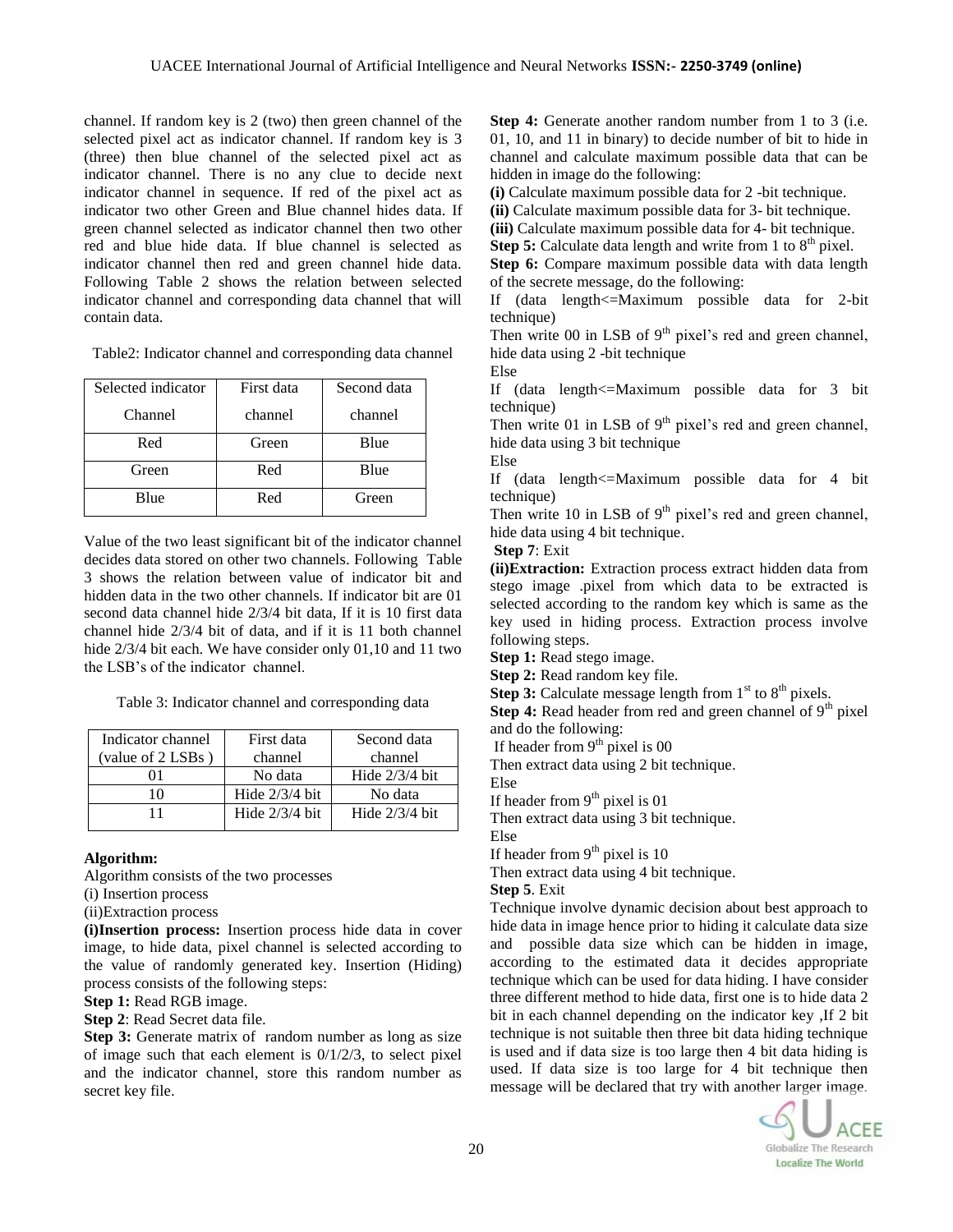Following table 3 shows all three techniques which are used and the channel involve in data hiding.

#### III. IMPLEMENTATION AND RESULTS

Proposed technique is implemented in MATLAB R2007a. Two of the error metrics used to compare the host image and stego-image are Mean Square Error (MSE) and Peak Signal to Noise Ratio (PSNR).The PSNR block computes the peak signal-to-noise ratio, in decibels, between two images. This ratio is often used as a quality measurement between the original and a stego image. The higher PSNR, the better the quality of the image. To compute the PSNR, the block first calculates the mean-squared error using the following equation.

$$
MSE = \frac{\sum_{M,N} (H(m,n) - H'(m,n))^2}{M*N}
$$
  
 
$$
PSNR = 10 * log_{10} \left(\frac{255^2}{MSE}\right)
$$

Where MXN are the size of image H (m, n) is color intensity of image H (m, n)'color intensity of stego image Experiment is performed on different true color image. Following Table 3 shows results of hiding data of different size in peppers.png (512X384).

Table 4 : Maximum data hidden in three different methods

| S.<br>No.      | Data<br><b>Size</b><br>(KB) | <b>Technique</b><br><b>Used</b><br>$2/3/4$ bit | <b>Percentage</b><br>of pixel<br>utilized | <b>MSE</b> | <b>PSNR</b><br>(DB) |
|----------------|-----------------------------|------------------------------------------------|-------------------------------------------|------------|---------------------|
| 1              | 9.48                        | $\mathcal{D}_{\mathcal{L}}$                    | 14.8092                                   | 0.128435   | 57.044              |
| $\overline{c}$ | 20.3                        | $\mathfrak{D}$                                 | 31.7566                                   | 0.314463   | 53.1551             |
| $\mathcal{R}$  | 29.5                        | $\mathfrak{D}$                                 | 46.1049                                   | 0.36459    | 52.5128             |
| 4              | 36.2                        | $\mathcal{D}_{\mathcal{L}}$                    | 56.6467                                   | 0.602514   | 50.3311             |
| 5              | 51.8                        | 3                                              | 53.9154                                   | 2.25149    | 44.6061             |
| 6              | 72.2                        | 4                                              | 56.3655                                   | 5.84583    | 40.4623             |



Figure 3(a) Original Image



Figure 3(b) stego image containing 2 bit data in selected channel



Fig3(c) stego image containing 3 bit data in selected channel

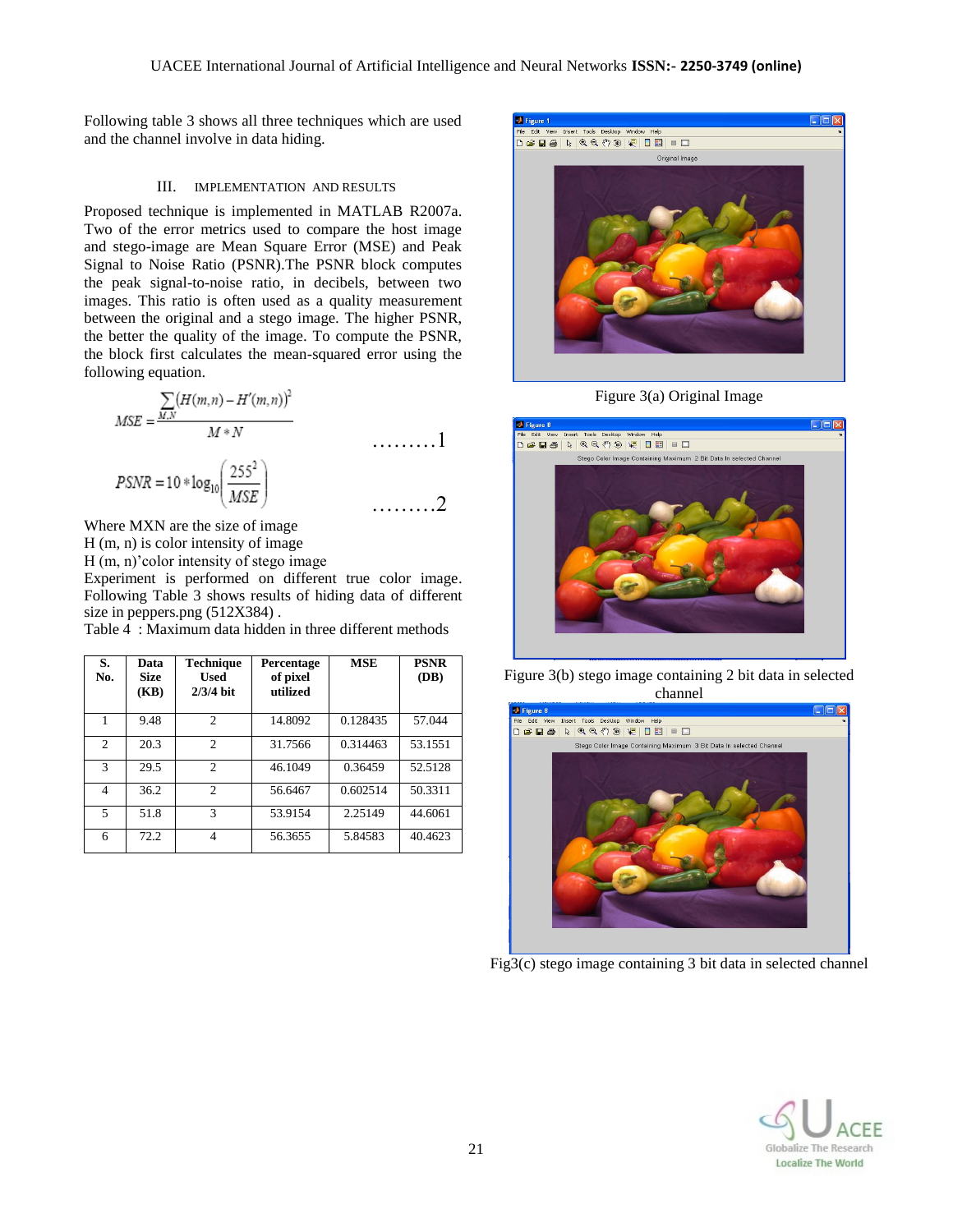#### UACEE International Journal of Artificial Intelligence and Neural Networks **ISSN:- 2250-3749 (online)**



Figure 3(d) stego image containing 4 bit data in selected channel



(a) Histogram of Red color channel in original image







( c) Histogram of Blue color channel in original image



(a) Histogram of Red color channel in Stego image using 2 bit technique



(b) Histogram of Green color channel in Stego image using 2 bit technique

EF Globalize The Research **Localize The World**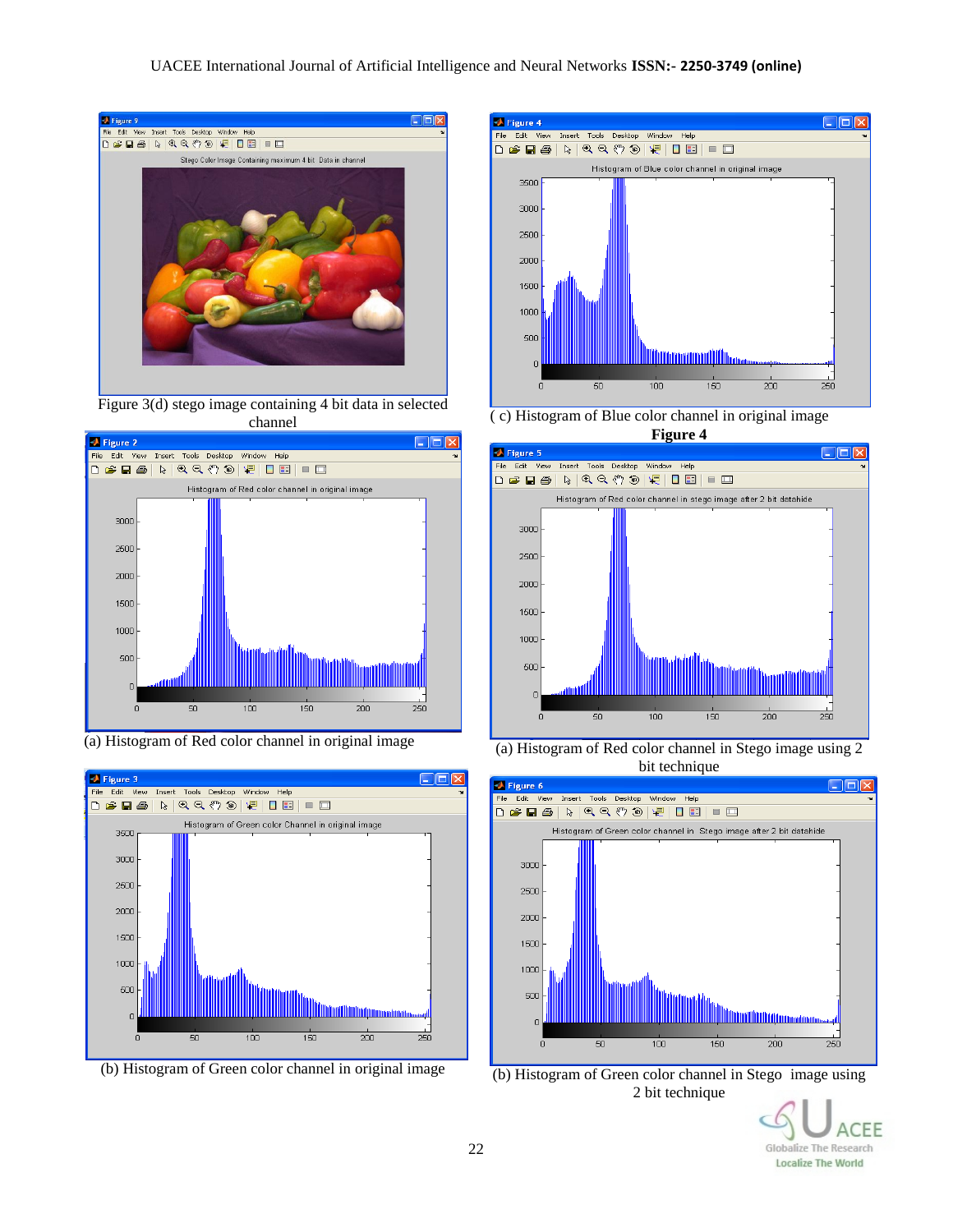

( c) Histogram of Blue color channel in Stego image using 2 bit technique





(a) Histogram of Red color channel in Stego image using 3 bit technique



b) Histogram of Green color channel in Stego image using 3 bit technique



(c) Histogram of Blue color channel in Stego image using 3 bit technique



(a) Histogram of Red color channel in Stego image using 4 bit technique



(b)Histogram of Green color channel in Stego image using 4 bit technique